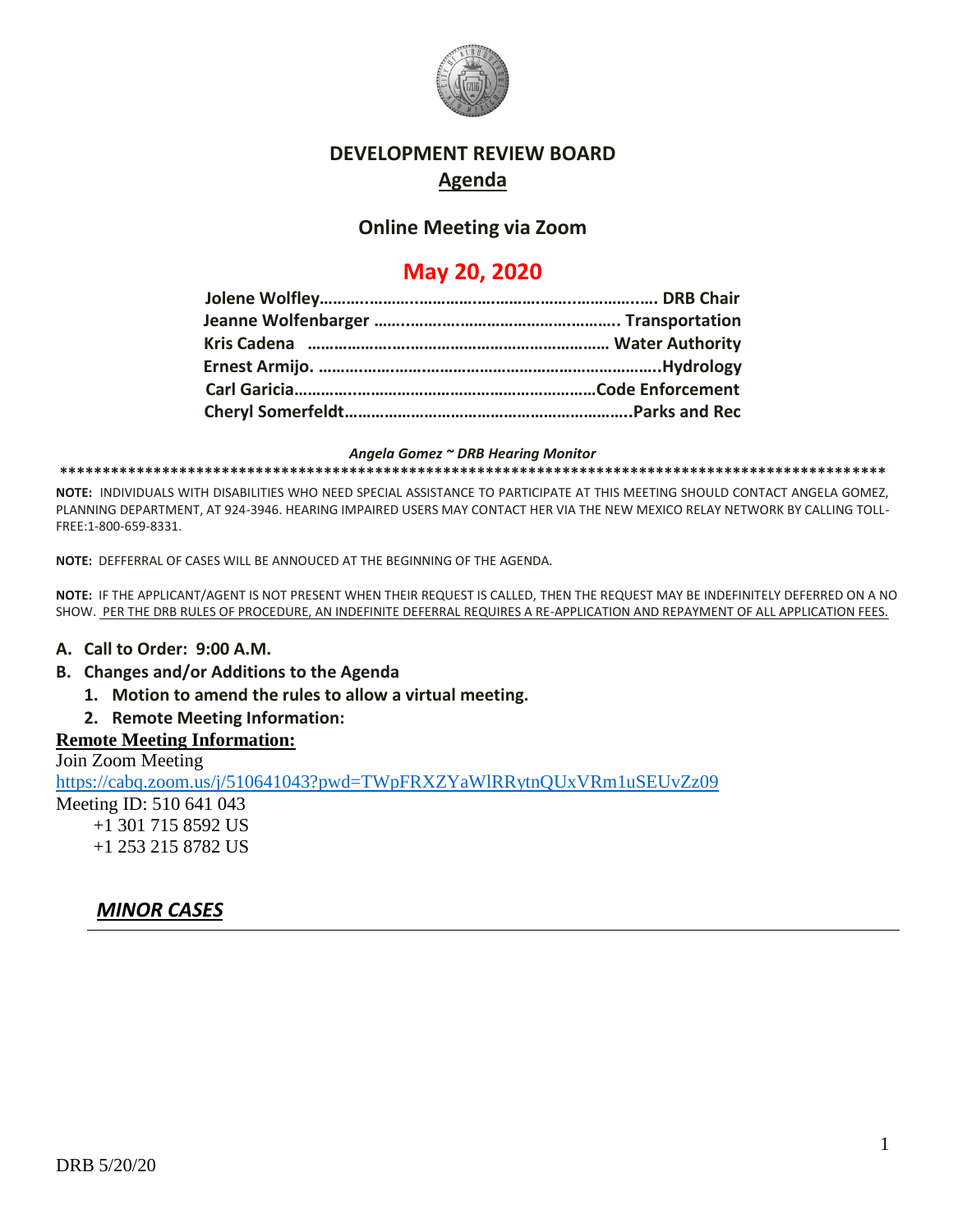| 1. | Project # PR-2018-001346<br>SI-2020-00082 - AMENDMENT<br><b>INFRASTRUCTURE LIST</b> | RESPEC agent(s) for GREEN JEANS WEST, LLC request(s) the<br>aforementioned action(s) for all or a portion of: LOTS 1-a,<br>2-a, 4-a, 6-a, TRACT A BLOCK 29 UNIT B, zoned NR-BP,<br>located on ALAMEDA BLVD NE between SAN PEDRO DR NE<br>and LOUISIANA BLVD NE, containing approximately 4.8<br>$\arccos 0$ . (C-18)                                                                                                                                    |
|----|-------------------------------------------------------------------------------------|---------------------------------------------------------------------------------------------------------------------------------------------------------------------------------------------------------------------------------------------------------------------------------------------------------------------------------------------------------------------------------------------------------------------------------------------------------|
|    |                                                                                     | PROPERTY OWNERS: GREEN JEANS WEST, LLC<br>REQUEST: INFRASTRUCTURE LIST AMENDMENT                                                                                                                                                                                                                                                                                                                                                                        |
| 2. | Project # PR-2019-002607<br>SD-2020-00026 - PRELIMINARY/FINAL<br><b>PLAT</b>        | ARCH+ PLAN LAND USE CONSULTANTS agent(s) for JOHN<br><b>O. PEARSON</b> request(s) the aforementioned action(s) for all<br>or a portion of: LOT 8-B PLAT OF LOTS 8-A & 8-B UNIT 1<br>ALVARADO GARDENS CONT 0.8967 AC, zoned R-A, located<br>on RIO GRANDE BLVD between ARTESANOS CT and<br><b>CAMPBELL RD</b> , containing approximately 0.8967 acre(s).<br>(G-13) [Deferred from 1/29/20, 2/26/20, 4/8/20]                                              |
|    |                                                                                     | <b>PROPERTY OWNERS: JOHN D PEARSON</b><br>REQUEST: CREATE 2 LOTS FROM 1 EXISTING LOT                                                                                                                                                                                                                                                                                                                                                                    |
| 3. | Project #PR-2019-002519<br>SD-2019-00122 - PRELIMINARY/FINAL<br><b>PLAT</b>         | JAG PLANNING AND ZONING, LLC agent(s) for PORFIE O.<br><b>MALDONADO</b> request(s) the aforementioned action(s) for<br>all or a portion of LOTS 1-A AND 2-A, BLOCK A, ANDERSON<br>& THAXTON'S REPLAT OF A PORTION OF TORREON<br>ADDITION, zoned NR-C, located at 801 & 813 GIBSON<br>BLVD SE, east of EDITH BLVD SE and west of I-40,<br>containing approximately 0.7346 acre(s). (L-14) [Deferred from<br>7/10/19, 7/31/19, 8/14/19, 10/23/19, 5/6/20] |
|    |                                                                                     | PROPERTY OWNERS: MALDONADO PORFIE O & LESLIE A<br><b>REQUEST: LOT LINE ADJUSTMENT</b>                                                                                                                                                                                                                                                                                                                                                                   |
|    | SKETCH PLAT                                                                         |                                                                                                                                                                                                                                                                                                                                                                                                                                                         |
| 4. | Project # PR-2020-003725<br>PS-2020-00044 SKETCH PLAT                               | TIM NISLY request(s) the aforementioned action(s) for all<br>or a portion of: LOT/TRACT 16 UNIT 1, McDONALD ACRES,<br>zoned R-1D, located at 3118 11 <sup>TH</sup> ST NW betweeen 10TH ST<br>AND $11^{TH}$ ST, containing approximately 0.53 acre(s). (H-14)                                                                                                                                                                                            |
|    |                                                                                     | PROPERTY OWNERS: IRON AVENUE LLC<br>REQUEST: SKETCH REVIEW FOR REPLAT BRINGING TWO HOMES INTO<br>COMPLIANCE WITH EXISTING ZONING                                                                                                                                                                                                                                                                                                                        |